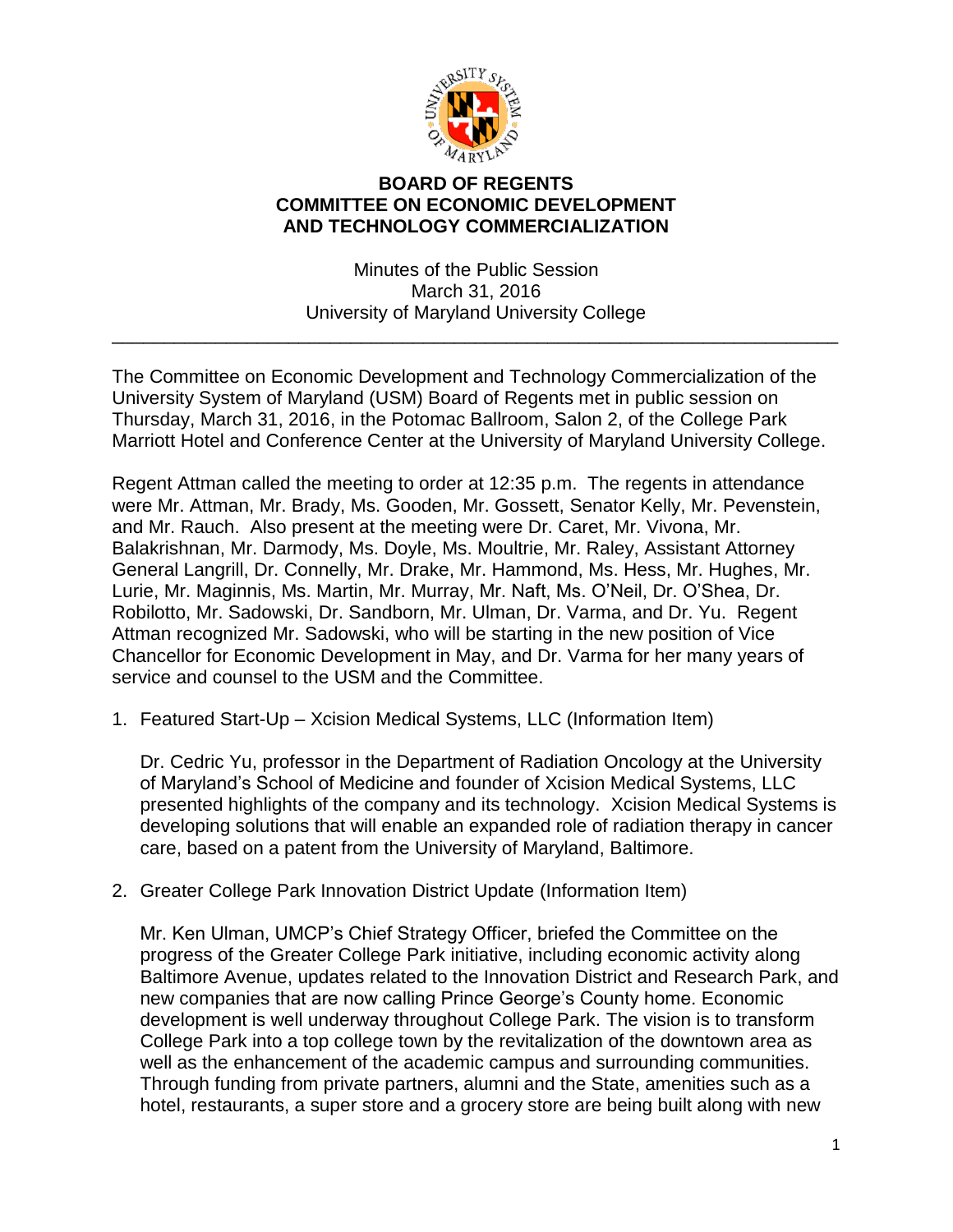academic buildings. These new amenities, which will extend the core campus, will also be linked to the M Square Research Park and metro, with the objective of increasing engagement and positioning College Park as a thriving ecosystem for entrepreneurs, start-ups, and existing companies.

3. Early Stage Investment Fund Opportunities Update (Information Item)

In FY 2015, based on the USM Policy on Investments, UM Ventures made modest investments and loans totaling \$400,000 in five start-ups. This funding has already helped attract an additional \$17 million into these start-ups, leading to the creation of more than 20 jobs. To capitalize on the opportunities to invest in USM-affiliated start-ups, Mr. Jim Hughes, Director of UM Ventures and Vice President at UMB, spoke about the initiative to establish an early stage investment fund.

UM Ventures is seeking to create a \$25 million early stage venture fund focused on investing in USM affiliated companies, with a \$10 million investment over four years from the USM and an additional \$15 million from Venture Funds, the State of Maryland, Foundations, and Friends of USM Institutions. The fund would invest in companies based on USM-owned intellectual property; companies founded by USM faculty, students or recent graduates; and companies located in USM research parks, incubators, or RISE Zones.

The fund is expected to make individual investments between \$50,000 and \$500,000, with larger investments requiring a minimum of a one-to-one match by outside investors. An External Investment Board would establish policies, make investment decisions, and monitor investments.

The Committee unanimously supported the investment fund proposal and recommended moving it for consideration by the Finance Committee.

4. USM New Company Formation – July to December 2015 Report (Information Item)

Mr. Suresh Balakrishnan briefed the Committee on new companies facilitated by the USM institutions for the reporting period July through December 2015. Since the tracking and reporting process was first adopted in July 2011, USM institutions have significantly supported the creation of 451 tier 1 and tier 2 new companies. This result measures well against the 2020 Strategic Plan goal of 325 companies and the USM has exceeded that goal.

During this latest reporting period, USM institutions supported the creation of 13 tier 1, 50 tier 2, 51 tier 3, and 28 tier 4 companies for a total of 142 companies (refer to the report and chart in the public session Board materials). Mr. Balakrishnan also highlighted some of the successes of USM start-ups, including Remedy Pharmaceuticals, VisiSonics Corporation, and Profectus BioSciences. Remedy, based on UMB technology, announced that its drug reduced stroke mortality by 58% versus placebo in Phase 2 clinical trials and the company recently completed a \$9